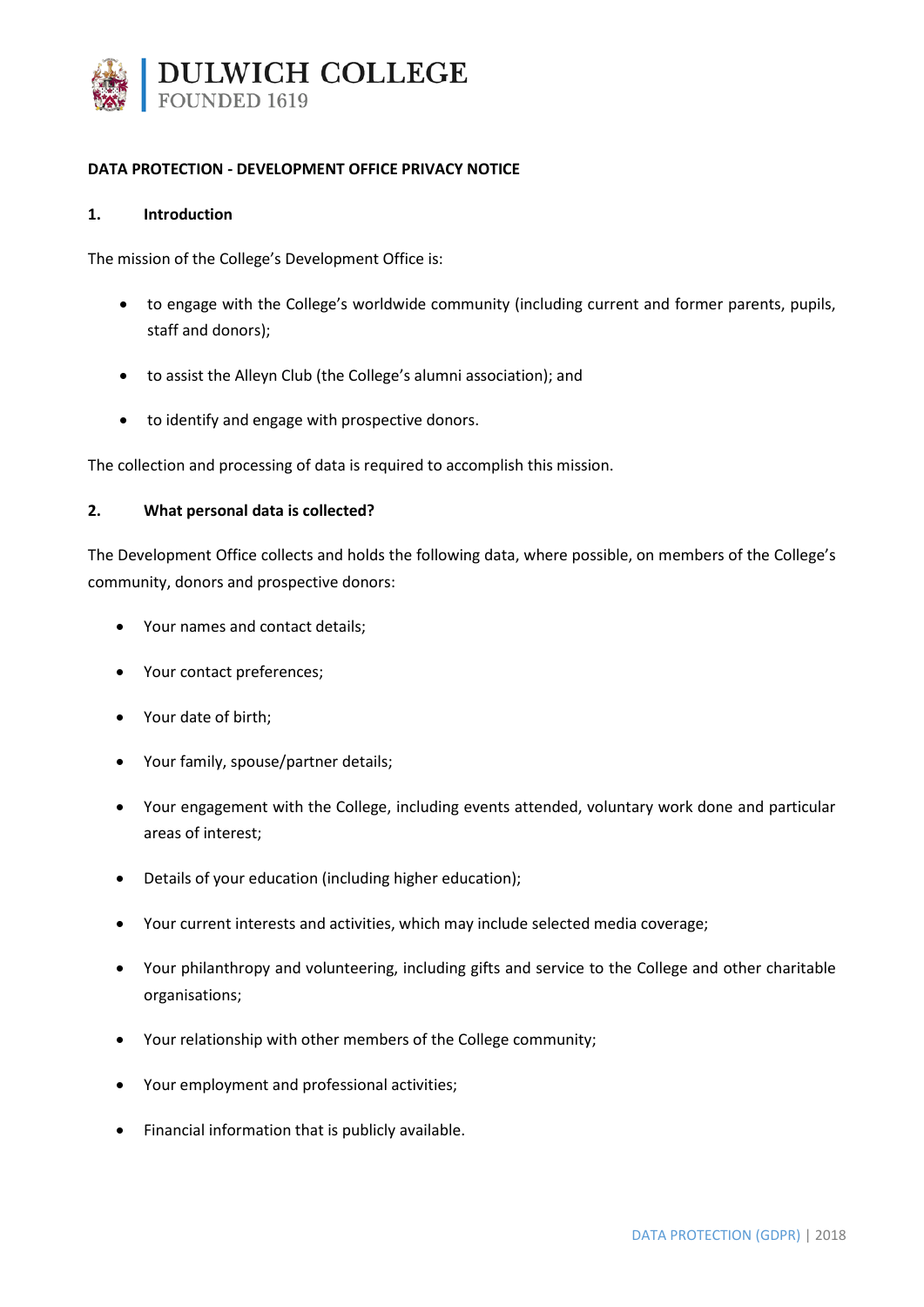We use targeted internet searches and may search the following websites (either directly or using search engines), where relevant in order to obtain and maintain the accuracy of the data listed above:

- Public sources for companies (in order to find personal data of those companies' employees, etc.), including Companies House and other business-related resources (free and subscription) for UK companies, US Securities and Exchange Commission for US companies and Company websites.
- Public sources for charities (in order to find personal data of their employees, trustees etc and to find information about donations and support), including the Charity Commission and other internet sources for UK non-profits and GuideStar US for US non-profits.
- Public sources for individuals, including Who's Who, Debrett's People of Today, Sunday Times Rich List and other rich lists, property websites, the Queen's Honours Lists, national change of address services and LinkedIn.
- Press sources for due diligence purposes (including subscription services).

# **3. How is data collected?**

The Development Office collects personal data provided through the College's admissions process, event registrations, conversations held in the course of involvement with College staff and volunteers, and through change-of-address and donation forms. The College will always endeavour to ensure that all personal data held about you is as up to date and accurate as possible. Please notify the College of any change to your contact details.

In keeping with common practice in the charity sector, we also seek to update records with data collected from publicly available sources of information, for example, the Post Office's National Change of Address database, Companies House, the Register of Charities, PR announcements from employers and data enrichment services provided by carefully selected third parties.

#### **4. How is data used?**

The Development Office uses the data it holds for:

- Alumni activities and programmes, including event invitations, e-newsletters, alumni profiles and networking;
- Fundraising (including mail, email and telephone appeals);
- Administration of donations (including processing gift aid);
- Maintaining a record of the College's relationship with members of its community, donors and prospective donors;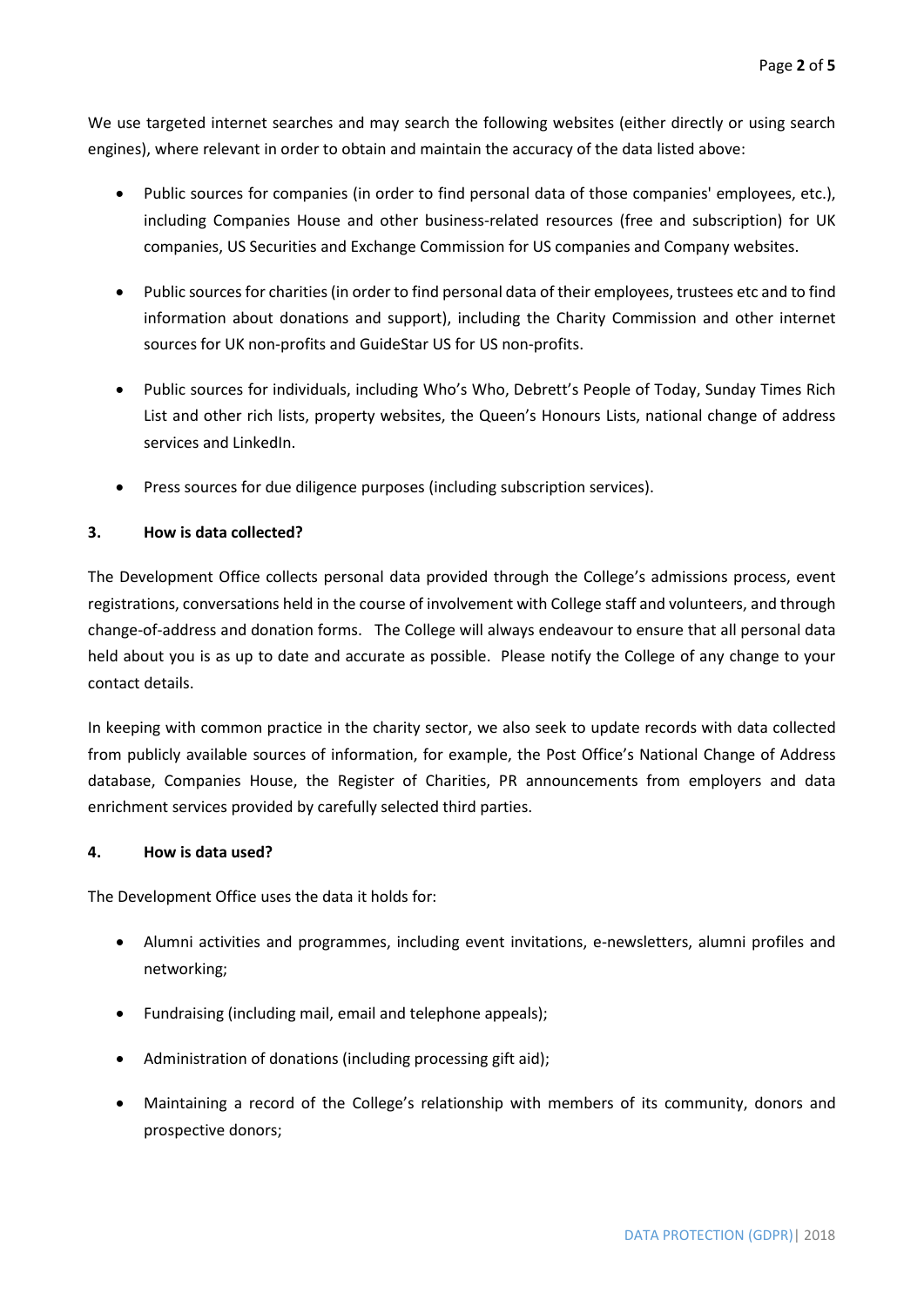- Profiling, wealth screening and research in order to improve our understanding of our alumni and supporters, inform our fundraising strategy and target our communications more effectively;
- College communications, including the Alleynian (the school magazine) and the Alleyn Club newsletter, updates on College activities and correspondence promoting the work of the College;
- Internal record keeping, including the management of any feedback or complaints; and
- Administrative purposes (e.g. in order to process a donation you have made or to administer an event you have registered for or attended).

Before seeking or accepting major donations we are required to conduct due diligence, including reviewing publicly available personal data relating to the donor's criminal convictions and offences.

Communications to you may be sent by post, telephone or electronic means (principally by email), depending on the contact details we hold and the preferences expressed by you about the types of communications you wish to receive.

# **5. Profiling and Wealth Screening**

We use profiling techniques to ensure communications are relevant and timely and to provide an improved experience for members of the College's community and prospective donors. Profiling helps the College to develop a better understanding of its community and prospective donors and enables us to make appropriate requests of donors and prospective donors. When building a profile we may analyse geographic, demographic and other information relating to donors and prospective donors, in order better to understand their interests and preferences.

# **6. How we keep your data safe and who has access**

We ensure that there are appropriate technical controls in place to protect your personal data. Our IT network is protected and routinely monitored. We undertake regular reviews of who has access to personal data that we hold and ensure that staff who have access to it are appropriately trained.

The Development Office may share personal data with suppliers who process data on behalf of the College, for example, a mailing house or data-cleansing provider. We carry out careful checks on these companies before we work with them and put a suitable contract in place requiring strict adherence to UK data protection law.

Some of our suppliers run their operations outside the European Economic Area (EEA). Although they may not be subject to the same data protection laws as companies based in the UK, we will take steps to make sure they provide an adequate level of protection in accordance with UK data protection law.

In addition, the Development Office shares data with members of the Alleyn Club Committee and other individuals who are assisting the College in its fundraising efforts and alumni activities. For example, alumni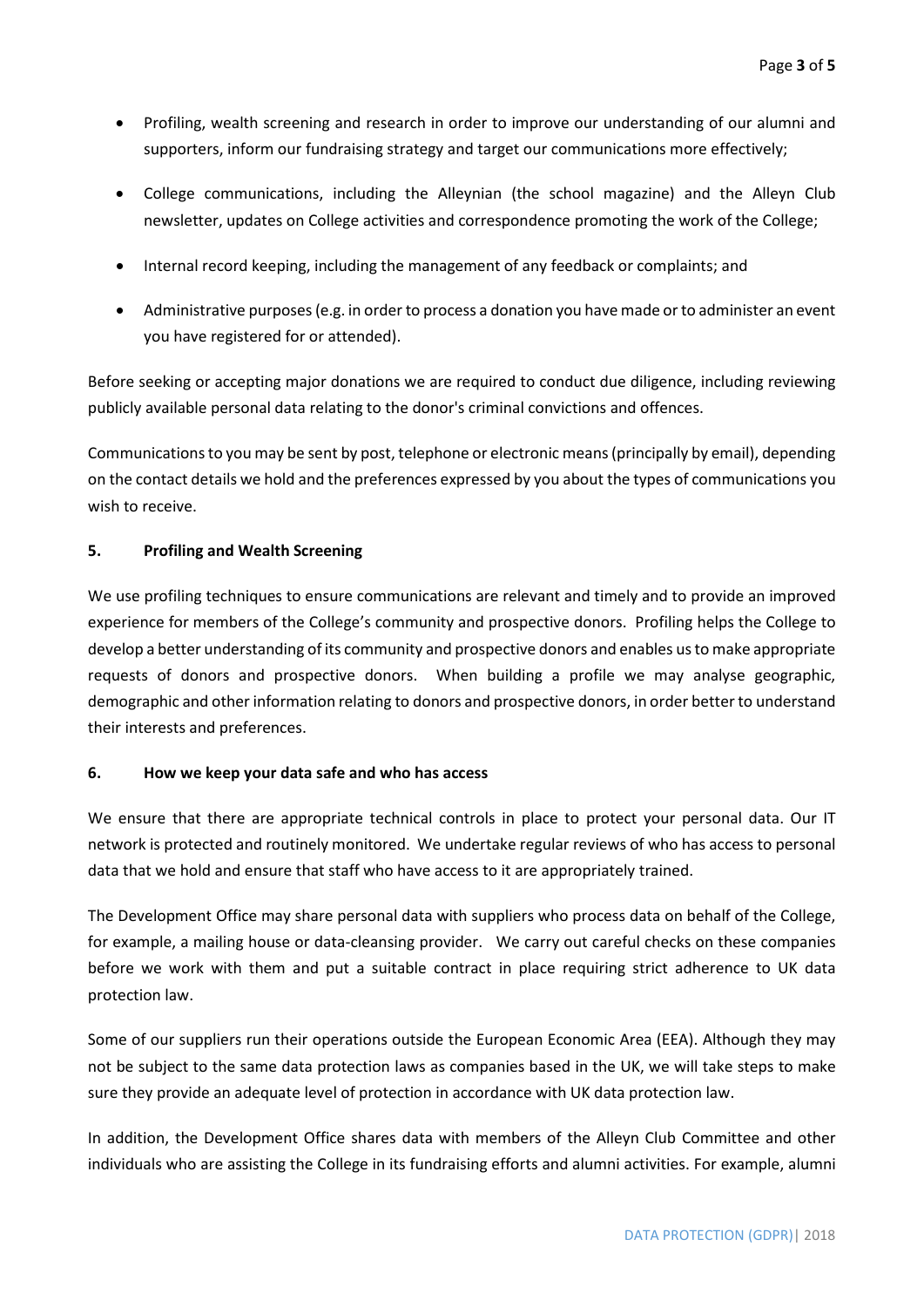class representatives are provided with enough data to conduct their work. All volunteers sign a privacy agreement that details the purposes for which the data can be used and the security measures that must be in place.

In addition, we share personal data about Old Alleynians (OAs) who are supporters of the DCM Hollington Trust<sup>[1](#page-3-0)</sup> with the DCM Hollington Trust (for example to assist with the processing of Gift Aid declarations). The College provides administrative support to the DCM Hollington Trust.

We may need to disclose your details if required to the police, regulatory bodies or legal advisors.

We do not sell your personal data to third parties under any circumstances, or permit third parties to sell on the data we have shared with them.

# **7. Legal basis of processing**

The legal basis for processing your personal data for the interdependent purposes set out above is that it is necessary for the pursuit of our legitimate interests.

We always handle your personal data securely and minimise its use.

There is no statutory or contractual requirement for you to provide us with any personal data

### **8. Your rights**

You have the right to:

- ask us for access to, or rectification or erasure of your data
- restrict processing (pending correction or deletion)
- object to communications or direct marketing
- ask for the transfer of your data electronically to a third party (data portability)

# **9. Retention Policy**

**.** 

We will retain your data indefinitely in support of your lifelong relationship with the College or until you request us to do otherwise. We will publish on our website any changes we make to this data protection statement and notify you by other communication channels where appropriate.

<span id="page-3-0"></span> $1$  The DCM Hollington Trust (charity number 233862) owns the premises of the Hollington Youth Club in Camberwell, as well as a portfolio of investments built up from Dulwich College Mission collections and from OA donations and legacies. The Club was founded by the College in 1893.